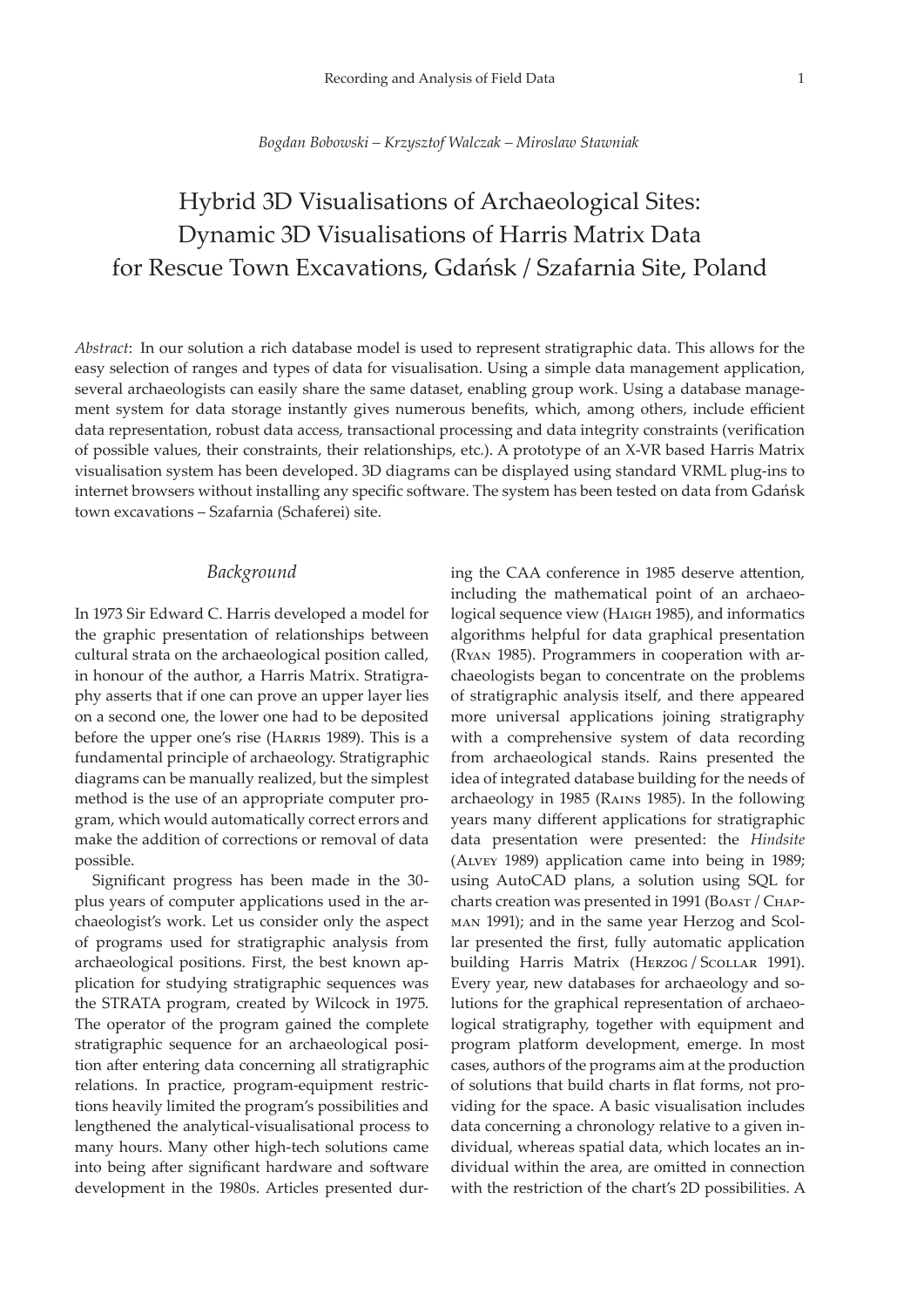possibility of working on many stands during country research is also significant, and an application based on net access (eg. through wireless LAN on the research area) is an ideal solution. We can regard N. Ryan and his project *jnet* (Ryan 2001) as a pioneer of net solutions and the introduction of a 3rd dimension to charts. STRAT tool provides a 3D visualisation of archaeological sites<sup>1</sup>. A combination of *jnet* and STRAT tools enables archaeologists to visualise archaeological stratigraphy data and all information from an excavation. As compared to STRAT, our tool is simple, designed for producing 3D Harris Matrix charts (optionally with hyperlinks to graphic files). X-VR technology enables us to create a virtual reality with the help of X-VRML language. The main aim in choosing the software is to render possible a presentation of user results (archaeological stratigraphy data) within a standard VRML browser plug-in to a web browser.

## *The Project*

Polish research on the project of X-VR type computer application in modelling and visualisation of archaeological data in the spatial form of Harris Matrix was started in 2005 as a result of a cooperative agreement between the Institution of Archaeology, Ancient and Medieval History at the History Institute of the University of Zielona Góra and the Faculty of Information Techniques of The Economic Academy in Poznań.

A spatial presentation of Harris Matrix has been executed on the basis of data descended from the municipal position in Gdan´sk-Szafarnia str., headed by Bogdan Bobowski. It concentrated, for visualisation needs, on data descended from one object dated from the period of the Napoleonic wars, including an interesting secondary deposit in the form of an ancient gem hidden by a French soldier during struggles for Gdańsk.

#### *The X-VR Approach*

X-VR technology enables the creation of virtual reality active applications based on databases. It

allows for the building of precisely defined models of virtual scenes forming the application, a dynamic generation of exemplary virtual scenes based on the model and its parameters, the introduction of questions defined by the user, a determination of user preferences and privileges, and the determination of the current system state. The model of a virtual world, being on high level, can be written in the database's memory for convenient information management, highly efficient retrieval, safety improvement, as well as access insertion for many users. Dynamic modelling of the virtual reality is realized with the help of the  $X-VRML^2$  language being projected in this order. The solution can be used for building virtual reality active applications; that is, applications which require user interaction with the server, dynamic composing of virtual scenes, current access to databases, continuous visualisation, assurance of data constancy, etc. The proposed solution of an archaeological visualisation of the Harris Matrix would certainly widen the functionality of the X-VR technique to the ground of country archaeology, and the system seems to be quite similar to applications known from GIS technology.

### *3D Visualisation of Archaeological Site*

Archaeologists collect data in the form of horizontal and vertical plans, drawings of artifacts, descriptions of stratigraphic units alongside their mutual relations, and they photographically document all revealed units during country research. An important factor of an archaeological stand's correct record is an establishment of the primary location of historic substance in the field. We make use of different methods, from the establishment of units' coordinators with the help of simple geodesic equipment, to the preparation of precise digital maps of the stand with the help of specialized geodesic equipment. When preparing flat plans of successive settling levels analyzed with the stratigraphic method, we, in fact, create a 3-dimensional map of the stand, the basic element of which would be a single visible stratigraphic unit. The best solution for creating 3-dimensional models of the stand would bring

<sup>1</sup> [http://dea.brunel.ac.uk/project/murale/strat.ht](http://dea.brunel.ac.uk/project/murale/strat.htm)m

<sup>2</sup> <http://xvrml.kti.ae.poznan.pl/>, [http://xvrml.ne](http://xvrml.net)t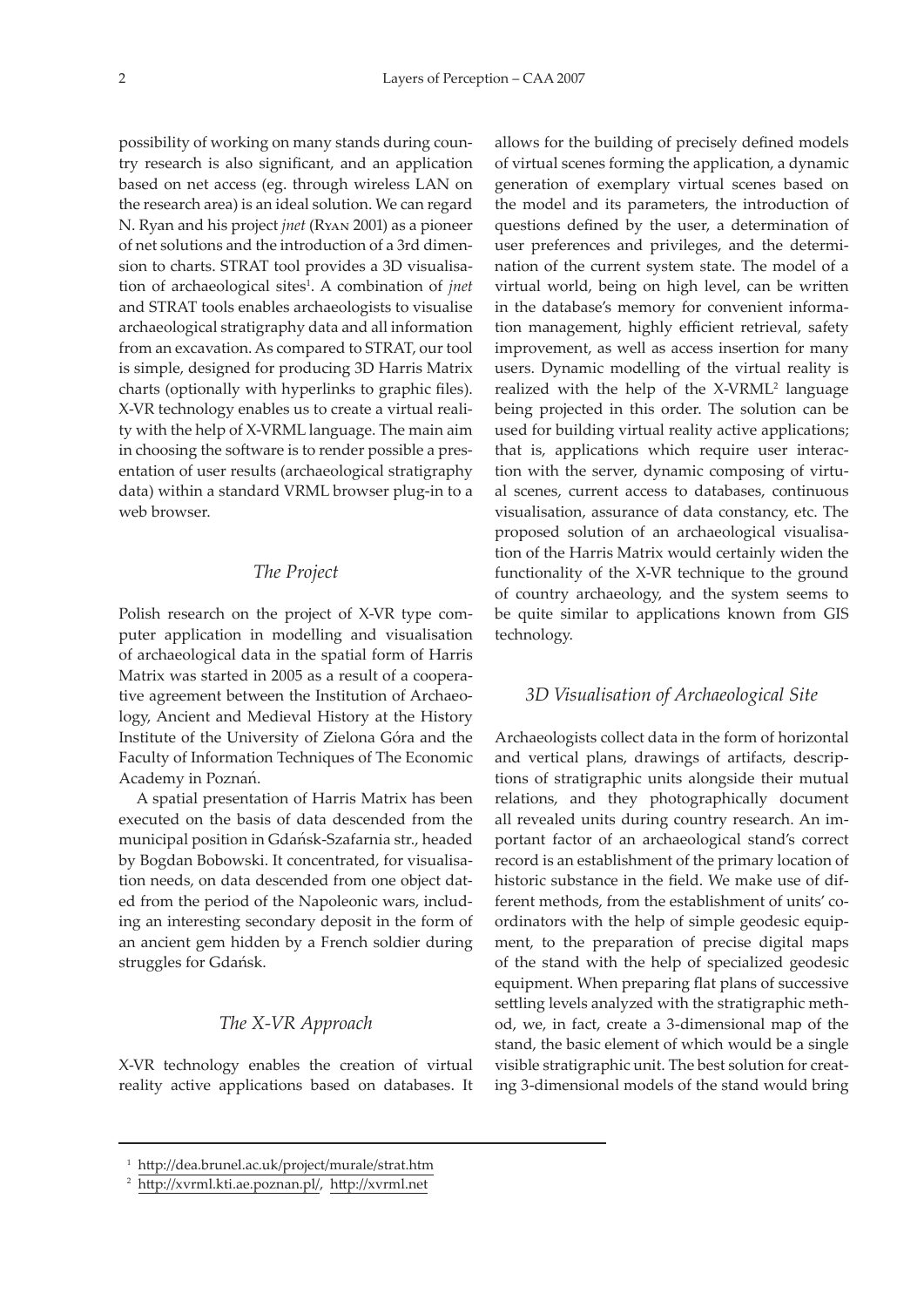GIS technology adaptation. Modern GIS applications, e.g. ArcGlobe<sup>3</sup>, allow for visualisation built on multilevel data from the local or global perspective. Our project is based on the introduction of elementary coordinates determining the stratigraphic unit's range in the country (E, W, S, N coordinates as well as top and base levels) in X-VR technology adopted by us. Such a solution presents units in a very simplified way (regular geometric figures), but it allows significant reduction of data number constituting small visualisational files in VRML form, ready for online presentation through the Internet. The smallest visible stratigraphic unit's view (filled place, structure) can be additionally bridged by descriptive data, figures, even photos, through hypertext links. The 3-dimensional stand's chart, based on the smallest elements as stratigraphic units, enables us to look at the stand from different perspectives and to notice relations invisible on flat plans, thanks to the virtual wandering within units.

# *Dynamic 3D Visualisations of Harris Matrix Data*

The purpose of most applications for Harris Matrix creation is a presentation of a standard (easy to publish) 2-dimensional image. Of course, the chart does not present the units' real topographical location. Archaeologists read the information (and all descriptive, drawing and photographic information) looking through scattered documents enclosed in databases, digital maps and archives of photographical documentation. In principle, we have not found a commendable (simple and cheap) digital solution for archaeological documentation based on Harris Matrix, as an elementary screen of archaeological information with a simple system of references to detailed information. The use of an elastic X-VR technology enables building a 3D Harris Matrix, integrating vertical stratigraphy with horizontal topographical presentation. Visualisation is created by data stored on the databases' server. These data can be loaded indirectly (e.g. on the basis of information recorded in the country by archaeologists) on context recording sheets or directly through web forms available on the equipment used in the country (e.g. with the help of PDA and wireless LAN). The appli-



Fig. 1. System architecture.

cation enables looking through the unit in the view of topographical location and in the view presenting stratigraphic relation and position. The parameters of presented data also can be changed with the help of web formats. Each stratigraphic unit is conventionally presented as a cylinder placed topographically in the discovery place. The cylinder's pressing (a symbol of the stratigraphic unit) enables one to look at the real size of a given unit. Such a solution makes the presentation more readable, where we can look at real 3-dimensional units' models sometimes found within the same locations. The units' colours relate to the types of objects they represent. It is possible for the user to define groups of colours for individual objects or settling levels.

### *System Architecture*

The system consists of two components: a *data management subsystem* and a *data visualisation subsystem*. Databases used by subsystems contain all information loaded during excavations. The data management subsystem is responsible for controlling data from excavations in the database, and it enables inspection and editing of database content, as well as data loading manually and from external sources. The subsystem is available from the standard internet browser's window. The data visualisation subsystem constitutes spatial visualisation with installed Cortona Virtual Player plugin (due to the

<sup>3</sup> ArcGIS 3D analyst, product website: [www.esri.com/software/arcgis/extensions/3danalys](http://www.esri.com/software/arcgis/extensions/3danalyst)t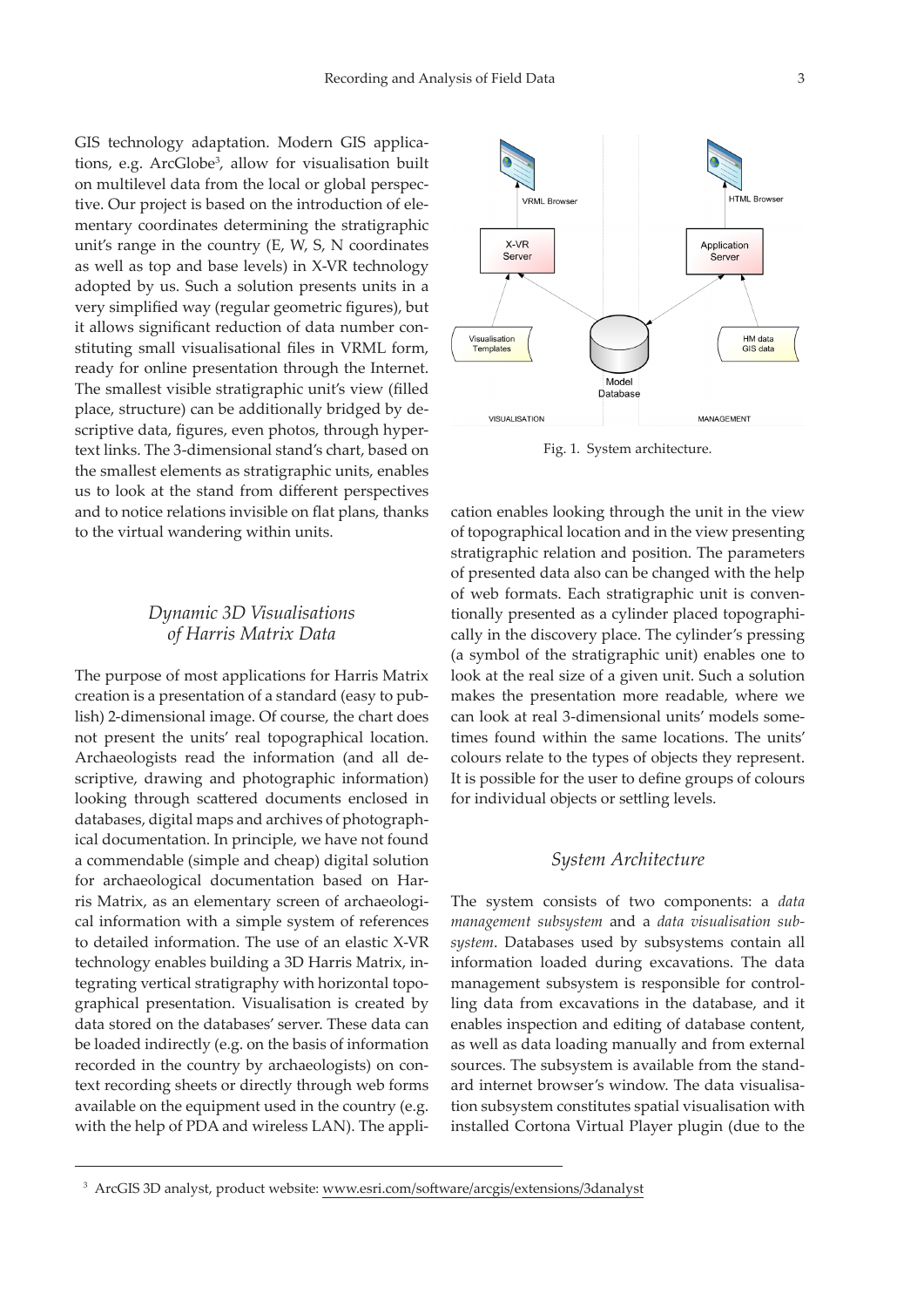

Fig. 2. Harris Matrix visualisation.

shortage of plugins, visualisation is presently possible only in the Internet Explorer browser).

## *Visualisation Tour*

With our solution, the user has access to all functions of a Web 3D Browser<sup>4</sup> type application. Free navigation within 3-dimensional space, change of point of view, image rotation, and zoom in and out functions are all possible. The ability to change the point of view is especially useful for researchers. One can easily access additional descriptive information, as well as files corresponding to a given unit (by clicking on the unit). Visible figures in the forms of symbolic cylinders are found in the central place of spatial location of a given stratigraphic unit. Descriptive information (name) is presented in a separate window and contours are revealed by running the cursor over the unit. When one clicks on the unit, he or she obtains the view of the unit's real size in the space (contours' filling). In the case of spatial visualisation, one can obtain an image of units placed in real locations with X, Y, Z coordinates. However, when choosing Harris Matrix visualisation, X and Y coordinates relate to the real location of the 2D unit, and the Z coordinate is dependent on real stratigraphic position in regard to remaining units. In this case, the relationships between particular units (cylinders' figures joined by lines) are marked. Also, the heights of particular figures representing the units are unified and do not relate to their real thicknesses.

## *Conclusions*

Irretrievably devastated historic substance can be presented in multiple configurations enabling the testing of complicated features thanks to the application of a modern visualisation tool. The tool for data collection should be available for many users.

<sup>4</sup> Browser product website: [www.parallelgraphics.com/products/browsers/](http://www.parallelgraphics.com/products/browsers/)